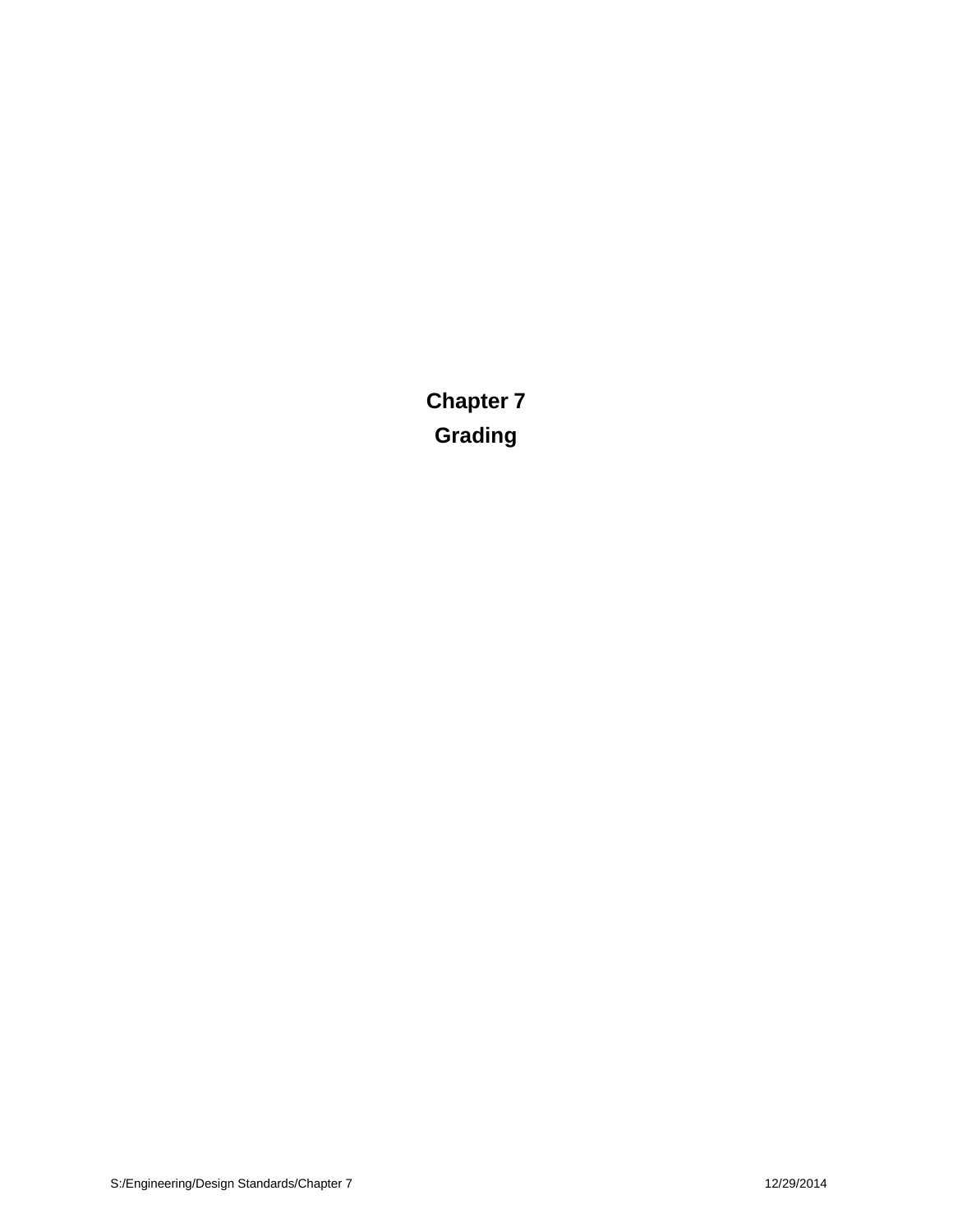### **Chapter 7**

# **Grading**

| <b>Section Topic</b> |                                              | Page |
|----------------------|----------------------------------------------|------|
| 7.1                  | General                                      | 71   |
| 7.2                  | <b>Grading Requirements for Subdivisions</b> | 71   |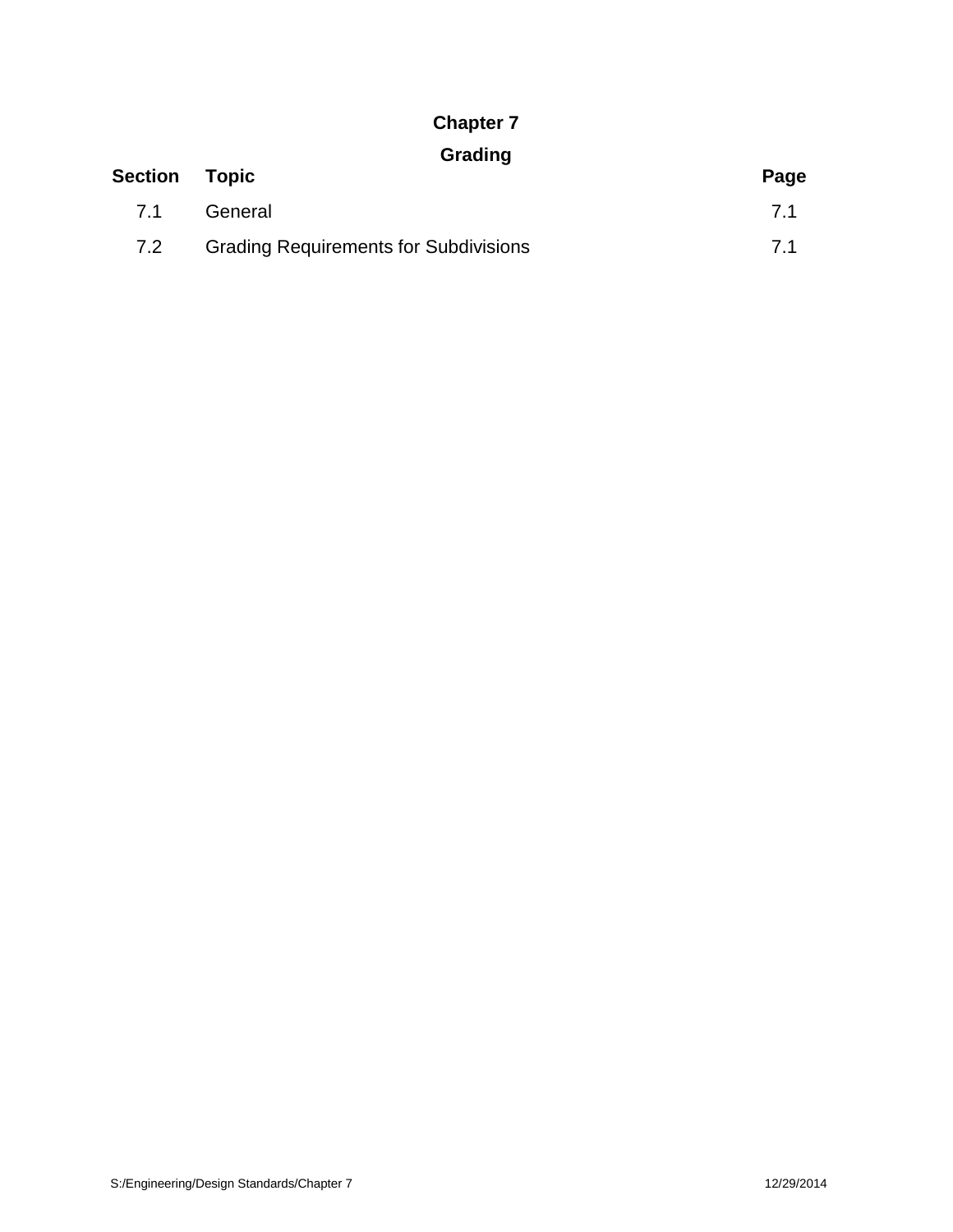# **Chapter 7**

### **Grading**

### **7.1 General**

- **7.1.1** All proposed developments shall be graded such that storm water runoff is conducted away from proposed building sites to swales constructed in drainage easements along lot lines, to public rights-of-way, or to another approved drainage course.
- **7.1.2 Reserved.**
- **7.1.3 Reserved.**
- **7.1.4 Reserved.**
- **7.1.5** No filling will be allowed in any areas of land within a proposed subdivision or other type of development which lies either wholly or in part within the flood plain of a river, stream, creek, or lake unless under the terms of a permit granted by the U.S. Corps of Engineers and/or the City of Huron where applicable.

#### **7.2 Grading Requirements for Subdivisions**

#### **7.2.1 Reserved.**

- **7.2.2** The longitudinal slope along a rear yard drainage easement shall be not less than 1.0 percent but not so great as to cause erosion.
- **7.2.3** All grade point elevations shall be shown for each lot at the property corners and at the low and high points along the property lines.
- **7.2.4** The general direction of overland drainage in the rear yard shall be indicated on each lot by an arrow.
- **7.2.5** High and low street grade points, slope direction (by arrow), and the location of all inlets and drainage ditches shall be shown on the grading plan.
- **7.2.6** A maximum slope of 3 feet horizontal to 1 foot vertical shall not be exceeded for all terracing. The toe of the slope shall be located outside of drainage easements and natural drainage ways unless adequate drainage is provided.
- **7.2.7** Grading plans shall be drawn to a scale of 1 inch = 100 feet (1" = 100') or larger.
- **7.2.8** Grading plans shall include details of typical lot grading and drainage patterns intended to be used